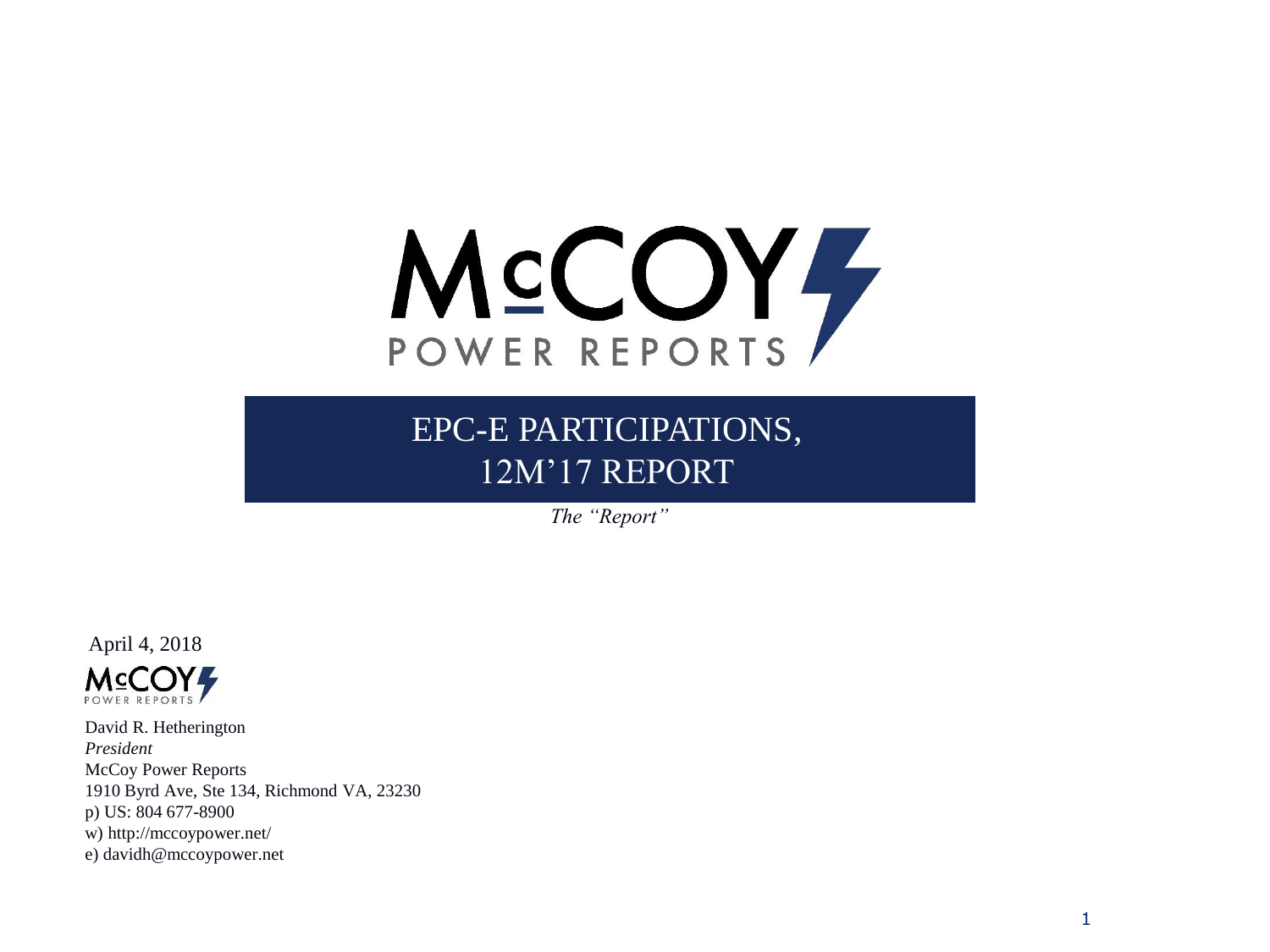#### Table of Contents

- **Introduction**
- Global Market Summary
- 12M'17 Official League Tables
- EPC-E Participations Data, 12M'80 Thru 2M'17 (the "Data"): Please See Accompanying Spreadsheet

*The Report and the Data are for your company's internal use only and may not be reproduced or retransmitted in any manner without the written permission of McCoy Power Reports. All rights are reserved.*

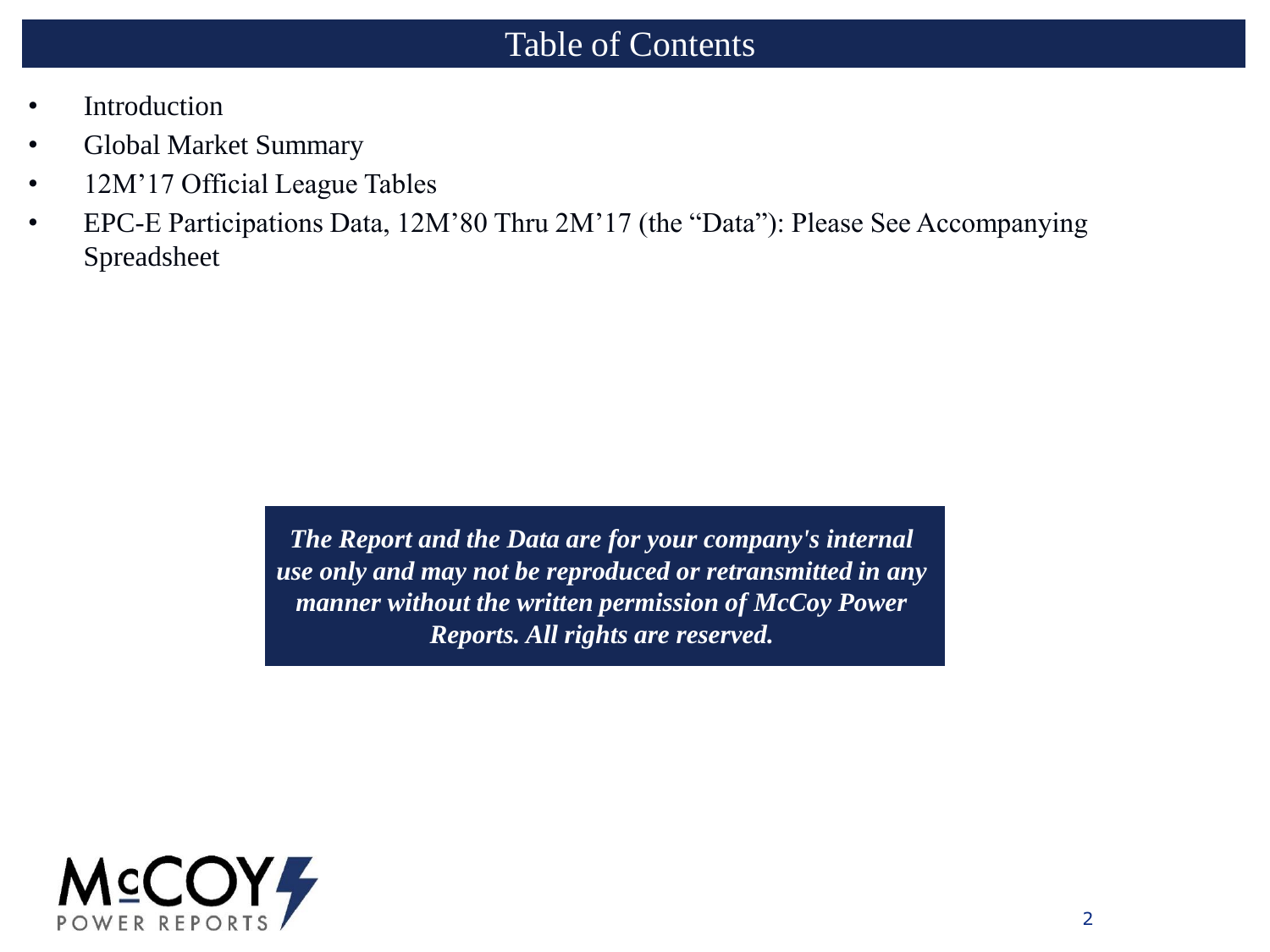#### Introduction

#### FORWARD

The Report presents the markets for power project Engineering services performed globally and the competitive dynamics among the Engineering service providers.

- The Report is derived from McCoy surveys and press releases reviewed throughout the year from which EPC and/or detailed engineering services (EPC-E) can be derived.
- McCoy has meaningfully tracked EPC-E data for projects over 50 MWe since 1980 and under 50 MWe since 2013; 5 MWe project size is the lower boundary for Boiler and Steam Turbine based project activity, 10 MWe for Hydro (10 MWe) and 3 MWe for Gas Turbines.
- Up to four EPC-E firms (EPC-E Participants or Participants) earn an EPC-E credit when they perform any of the major EPC-E work for a given project (EPC-E Participation or Participation), the capacity of which equals total project capacity divided equally among the Participants (EPC-E Capacity or Capacity).
- Award dates are stamped when the first piece of equipment for a project is awarded.
- Asset owners can earn Participation credit for owner executed projects.
- Combined Cycle (CC) projects are represented by both the gas and steam cycles since McCoy data captures them under different equipment types. This will increase the quantity, decrease the Capacity, and more accurately reflect the timing of CC Participations and Capacity throughout the Report and the Data.

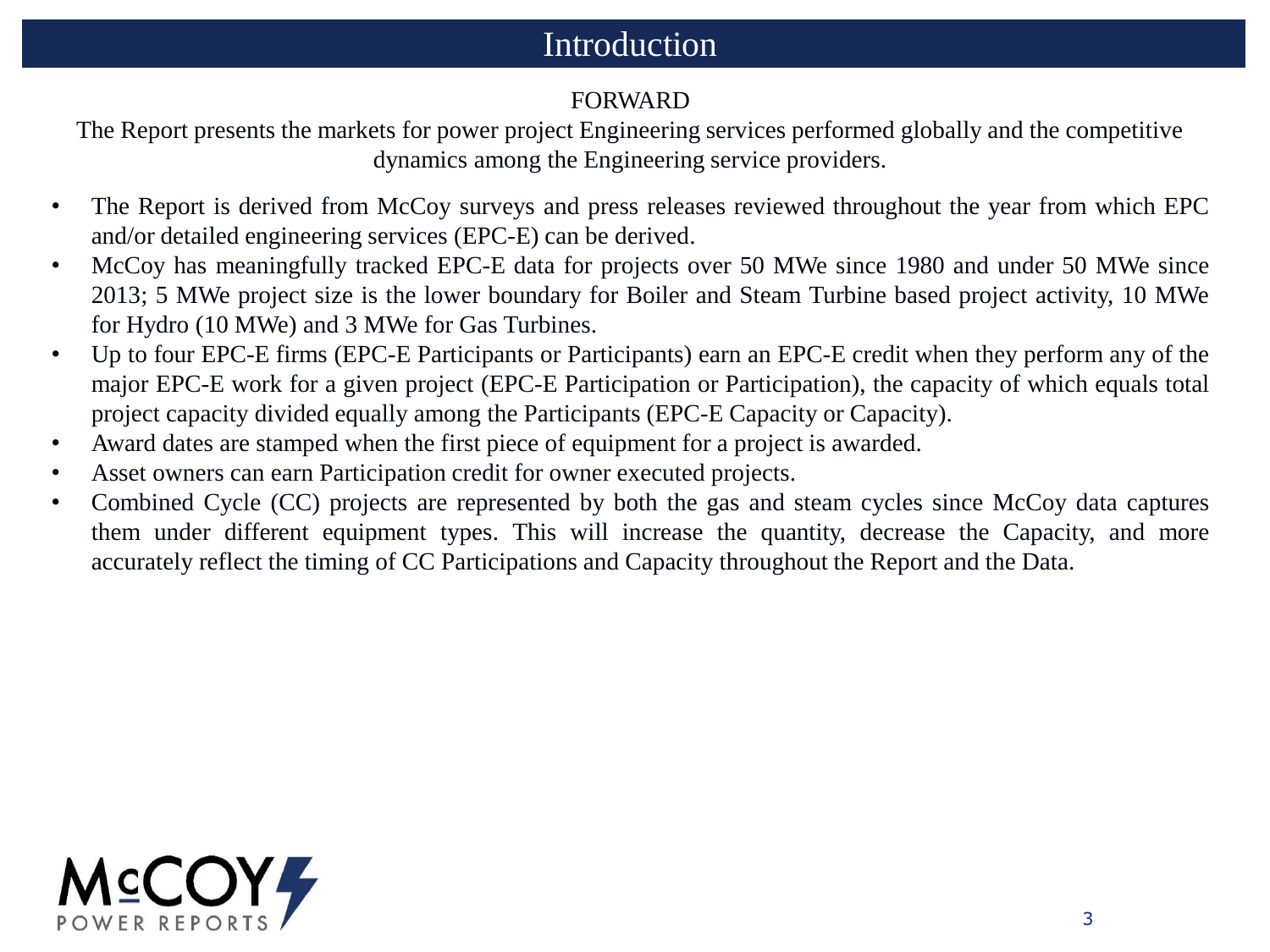# Global Market Summary – Fossil EPC-E Segment



F P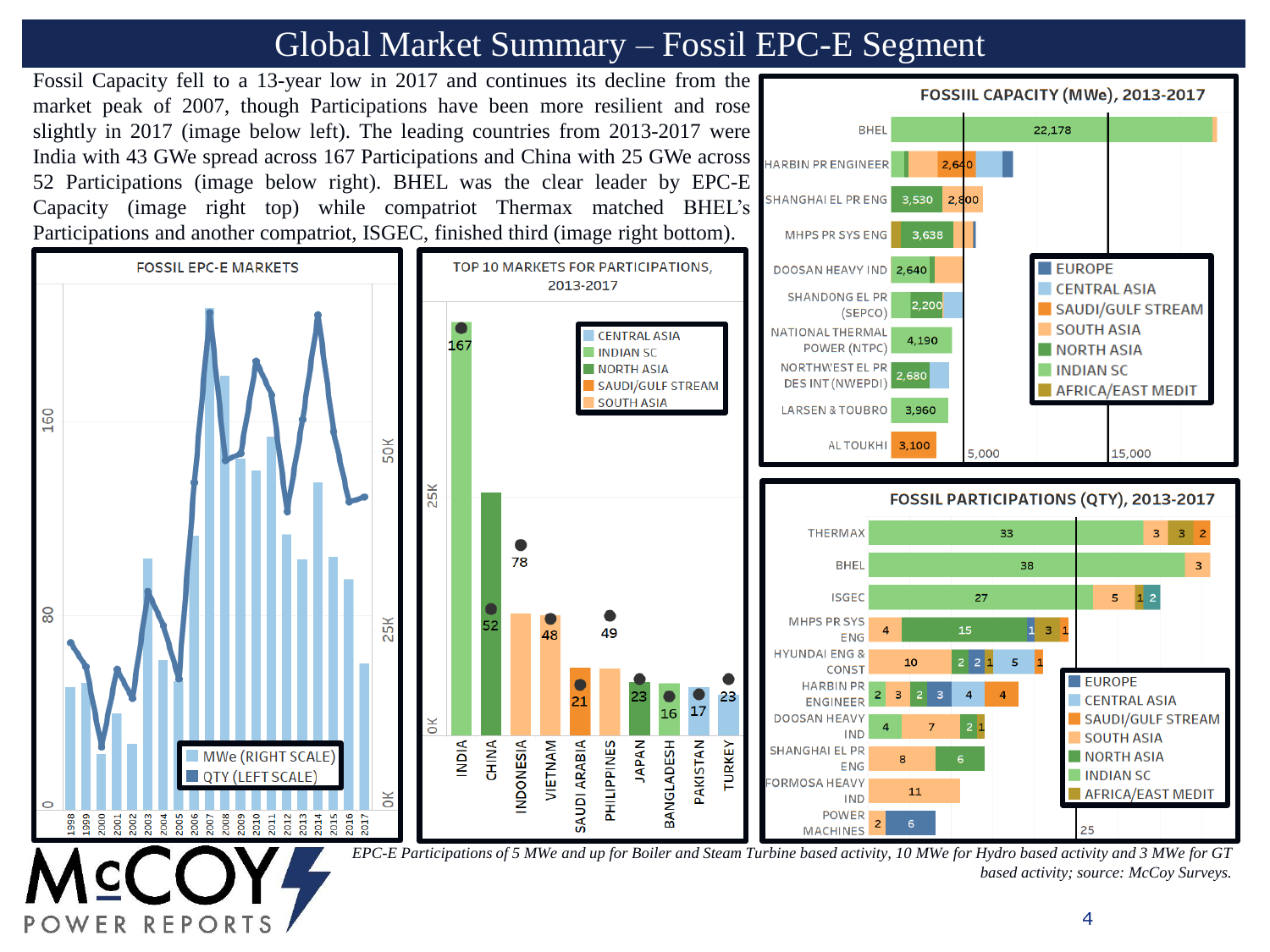# Global Market Summary – Thermal Renewables EPC-E Segment

An interesting mix of developed and developing economies helped Thermal

F P

Renewables Participations and Capacity crest to all-time highs during 2017 (image  $.225$ **CHINA EVERBRIGHT** below left). China led all countries with its continuing massive WTE rollout (image **CHONGQING** below right) for the 2013-2017 period, and WTE focused firms China Everbright and 1,596 **SANFENG COVANTA** Chongqing Sanfeng led all EPC-Es for the 2013-2017 period (right images). VALMET 957 **HITACHI ZOSEN** 542 298 THERMAL RENEWARLES FPC-F MARKETS TOP 10 MARKETS FOR PARTICIPATIONS, **INOVA** 2013-2017 **SUMITOMO FOSTER** EUROPE 556 MWe (RIGHT SCALE) WHEELER **INDIAN SC** 5K QTY (LEFT SCALE) SHANGHAI EL PR ENG 700 **LATIN AMERICA** 250 N **EUROPE** NORTH AMERICA CHINA NATL EL-CNE. **INDIAN SC** 625 NORTH ASIA **LATIN AMERICA** SAUDI/GULF STREAM **ISGEC** 411 **NORTH AMERICA SOUTH ASIA NORTH ASIA DYNAGREEN ENV** 550 SAUDI/GULF STREAM **SOUTH ASIA** ABENER ENERGIA 318 1,500 3,000  $\overline{5}$ K THERMAL RENEW PARTICIPATIONS (QTY), 2013-2017 **CHINA EVERBRIGHT** 118 **CHONGQING SANFENG** 63 **COVANTA HITACHI ZOSEN INOVA** 22 **KAWASAKI HEAVY IND**  $\frac{1}{2}$ **EUROPE**  $\overline{\mathsf{N}}$ **DYNAGREEN ENV** 26 **INDIAN SC**  $\breve{\varepsilon}$ **LATIN AMERICA ISGE** 19 **APAN UAE ANIHC AIQNI BRAZIL** USA FINLAND **NORTH AMERICA** UNITED KINGDOM **NDONESIA THAILAND TAKUMA** NORTH ASIA 22 **SAUDI/GULF STREAM SUMITOMO FOSTER SOUTH ASIA WHEELER** ORMAT ENGINEERING  $\overline{9}$  $\breve{\mathbf{c}}$  $\begin{array}{c} 22 \\ 201 \\ 201 \\ 201 \\ 201 \\ \end{array}$ 2016  $008$ **eoo**  $\overline{a}$ 2017 **SS ENGINEERS** 20

*EPC-E Participations of 5 MWe and up for Boiler and Steam Turbine based activity, 10 MWe for Hydro based activity and 3 MWe for GT based activity; source: McCoy Surveys.*

THERMAL RENEW CAPACITY (MWe), 2013-2017